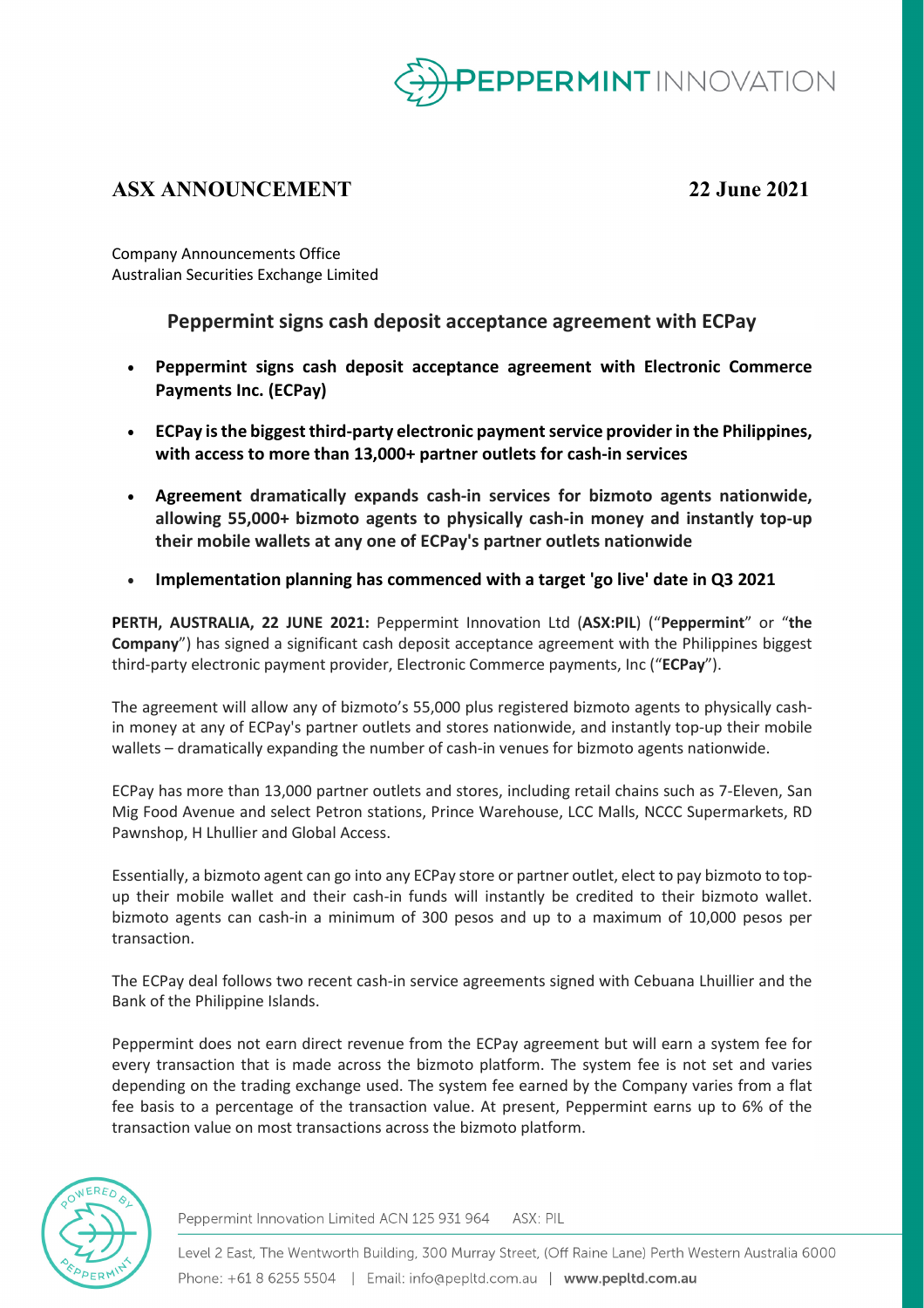

The agreement is for a two-year term (24 months) and then renews automatically from year to year unless either party gives 30 days' notice to renew.

Implementation planning has commenced with a target 'go-live' date in Q3, 2021.

**Peppermint Innovation's Managing Director and CEO Chris Kain said:** "Our team has been working incredibly hard to create and provide cash-in mechanisms and locations for our 55,000+ bizmoto agents. By providing bizmoto agents convenient and accessible cash-in options we aim to drive transactions across the bizmoto platform and utilisation of the bizmoto ecosystem.

"This agreement with ECPay dramatically expands the number of cash-in locations nationwide that we're now able to provide.

"Any bizmoto agent located from Luzon to Visayas and down to Mindanao can now physically go to an ECPay point in any one of 80+ provinces in the Philippines to cash-in and top-up their mobile wallet.

"In addition, bizmoto will be branded via 7-Eleven in-store CLiQQ kiosks that will assist agents with the process of cashing-in and topping-up their wallet. These 7-Eleven stores are open 24 hours a day, seven days a week, 365 days a year - and there are more than 1,000 7-Eleven stores located in metropolitan Manila alone and over 2,600 across the Philippines, so the opportunity to cash-in and top-up is quick and easily accessible.

"Our goal has always been to integrate our bizmoto platform into the established Philippines payments industry and the ECPay agreement is a massive 'brick in the road' as we build out our bizmoto ecosystem."



*bizmoto will be branded via 7-Eleven in-store CLiQQ kiosks*.



Peppermint Innovation Limited ACN 125 931 964 ASX: PIL